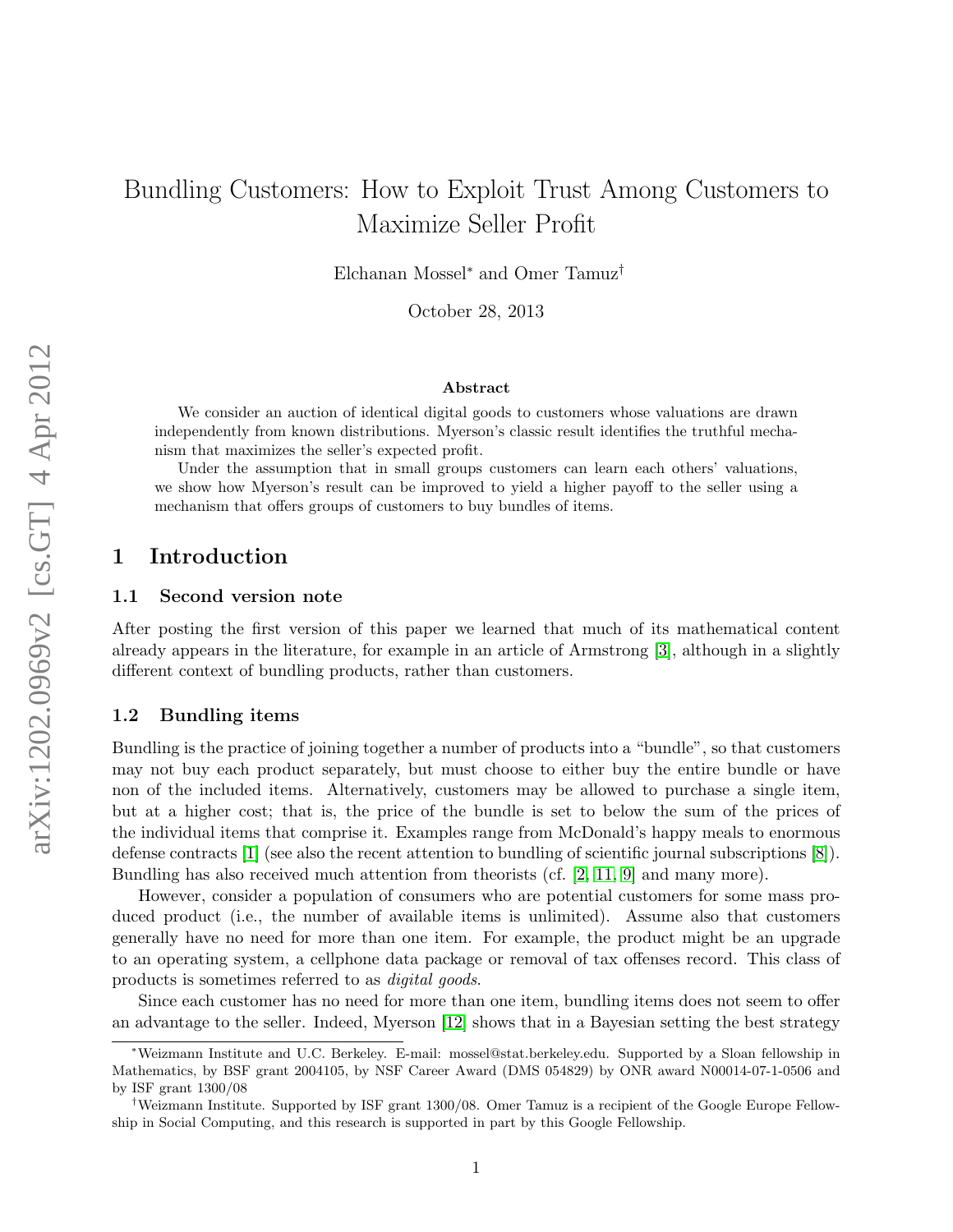available to the seller is to offer a fixed per-item price<sup>[1](#page-1-0)</sup>. Since customer valuations for a product may differ wildly, fixing a price often means forfeiting the customers who are willing to pay less, while undercharging the customers who are willing to pay more.

## 1.3 Bundling customers

We consider a different kind of bundling, which, although also widespread, seems (to our knowledge) to have been largely overlooked by theorists. We propose that the seller may increase its profit beyond Myerson's bound by bundling customers: here customers are arbitrarily grouped into pairs and are offered to buy two items for a price that is lower than the sum of the prices of the individual items. The same can of course be done for larger groups of customers, so that a group of  $n$  customers are jointly offered to buy  $n$  items for a discount.

Our key assumption is what we call group rationality: namely that a bundle of customers will accept the group offer if there is a way for them to share the cost so that all of them benefit. For example, consider two customers who are each interested in buying a copy of a book whose (single item) price is set to 10 Gold Dinars. Let customer X be willing to pay at most 20 Dinars, and let customer Y be willing to pay at most 5 Dinars. Let the cost of a single book be set to 10 Dinars. Group rationality implies that if  $X$  and  $Y$  were offered to jointly buy two books for 11 Dinars then they would accept and find a way to split the cost, since both can benefit; customer  $X$  can contribute 8 Dinars and customer Y can contribute 3 Dinars, and then X has paid two Dinars less than she would have paid on her own, and  $Y$  was able to buy the book, which he wouldn't been able to do on his own. Note that assuming that the cost of printing a book is small, then the seller is also strictly better off.

Our group rationality assumption is novel in the context of Myerson auctions, and is in fact what allows us to increase the seller's profit past Myerson's bound on truthful auctions. We note that indeed there is no truthful mechanism for two customers to agree on a division of costs when a feasible one exists; this is nothing but the well known "splitting the dollar" game. In the example above, if customer Y manages to convince X that he is not willing to pay more than 2 Dinars, then X might settle for paying 9 herself, which still leaves her better off than buying a single book for 10 Dinars.

However, we argue that it is important to consider group rationality; it is in fact a phenomenon that, in other contexts, has been widely studied theoretically and experimentally, and falls under the general titles of cooperation and altruism (cf. [\[4,](#page-9-6) [13,](#page-10-1) [6,](#page-9-7) [14\]](#page-10-2)).

Specifically, families and tribes are often group rational (for obvious evolutionary reasons, cf. [\[10\]](#page-9-8)), as are other groups of people who expect to have to rely on each other in the future. A further argument to support group rationality in our setting is the observation that when the stakes (i.e., the savings) are high, one could expect that in any small group people would be sufficiently incentivized to find a way to compromise, trust and share, even if there is a danger of being short-changed; in reality, prisoners do sometimes choose to "cooperate" even when facing the risk of "defection" by cellmates, and the tragedy of the commons can be averted (cf. [\[7\]](#page-9-9)).

#### 1.4 Results

We consider a Bayesian setting with independent customer valuation distributions and group rational customers. Our main result is that under mild smoothness conditions of the customers' valuation distributions, the seller can expect a strictly higher profit when bundling customers into pairs, as compared to selling single items.

<span id="page-1-0"></span><sup>&</sup>lt;sup>1</sup>Different fixed prices may be offered to different customers in a practice called *price differentiation*.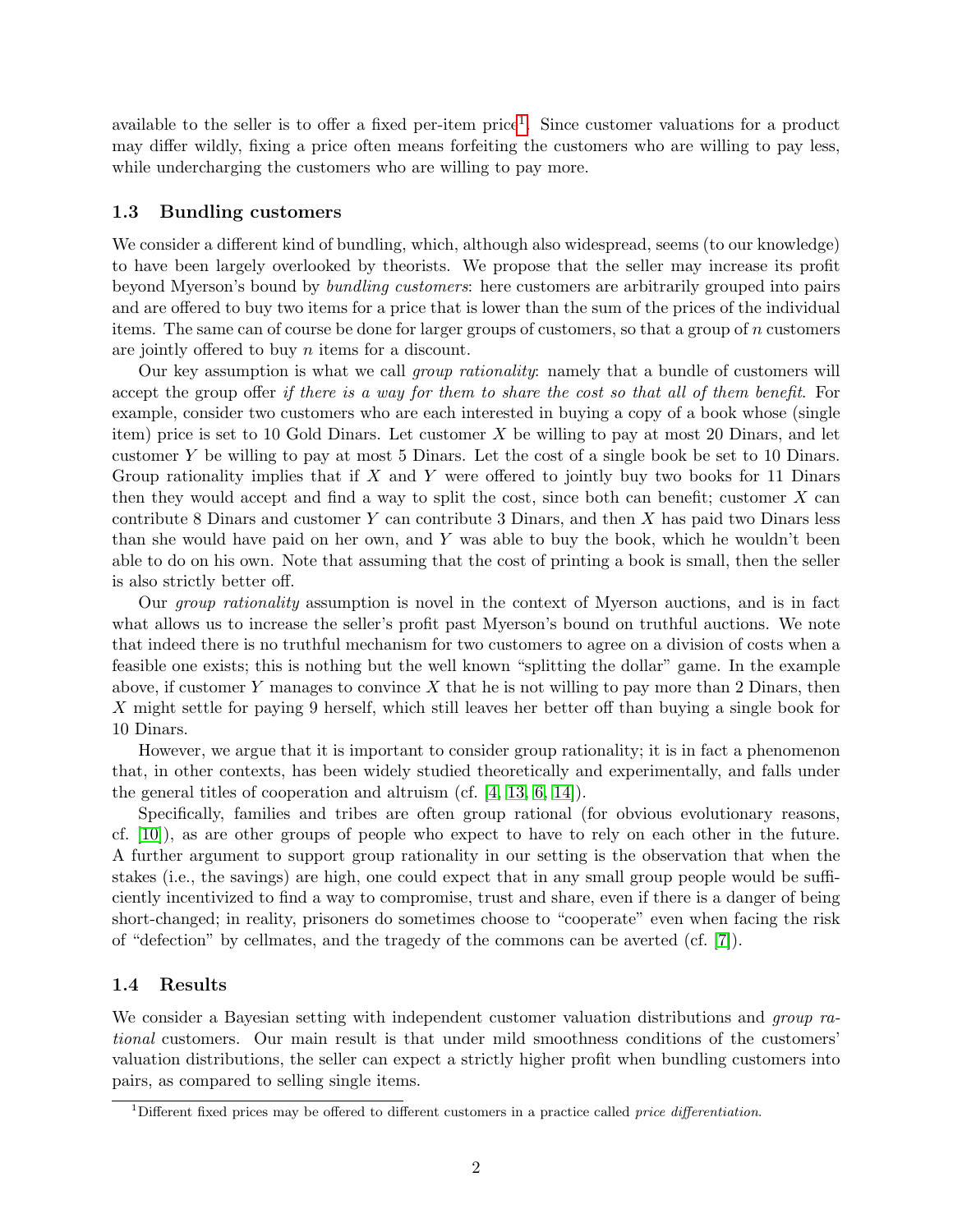We also show that when valuations are uniformly bounded then, as the size of the bundle increases, the seller's expected profit from the customers approaches the sum of their expected valuations for the product, which is an upper bound on the seller's profit. This bound is achieved in single customer auctions only when the customer reveals its valuation to the seller.

Approaching this limit by bundling ever larger groups of customers would require ever more trust among them. Note that assuming group rationality for larger groups is a stronger assumption than group rationality for smaller groups. Indeed, as the size of the group grows, the believability of group rationality diminishes; all else being equal, it seems harder to expect honesty and trust among a hundred people than among a couple.

Our results can therefore be interpreted to show that the seller can exploit trust among cus- $to <sup>2</sup>$  $to <sup>2</sup>$  $to <sup>2</sup>$  to increase its profit. And in fact, the more trusting the customers are (i.e., the larger the trusting group is), the higher the profit the seller can expect, up to the maximal profit possible.

# 2 Model

Let  $[n] = \{1, \ldots, n\}$  be the set of customers. Each customer i has a private valuation  $V_i$ , which is the maximum price that it would be willing to pay for the product. These valuations are not known to the seller, who however has some knowledge of what they might be. We model the seller's uncertainty by assuming that each valuation  $V_i$  is picked independently<sup>[3](#page-2-1)</sup> from some distribution with cumulative distribution function (CDF)  $F_i$ . This model is a special case of Myerson auctions [\[12\]](#page-10-0).

We make a number of mild smoothness conditions on the distributions of valuations: We assume that  $F_i$  is non-atomic and differentiable with bounded density (PDF)  $f_i$ . We assume all valuations are in  $[0, M]$  for some  $M \in \mathbb{R}$ , so that  $f_i$  is zero outside this interval for all i. We further assume that for some  $\delta > 0$  it holds for all i that  $\delta < f_i < 1/\delta$  in the interval  $[0, M]^4$  $[0, M]^4$ .

Let s be an auction mechanism or sales strategy. We assume that it can result in each of the customers either receiving or not receiving an item, and parting with some sum of money. In the context of s, we denote by  $R_i^s$  the event that customer i receives an item. We denote by  $P_i^s$  the price, or the amount of money customer  $i$  paid the seller for the item. We denote customer  $i$ 's utility by  $C_i^s$ , where

$$
C_i^s = \mathbf{1}_{R_i^s}(V_i - P_i^s). \tag{1}
$$

and denote the customer's expected utility by  $c_i^s = \mathbb{E}\left[C_i^s\right]$ .

Let  $U_i^s$  denote the seller's utility from selling to customer *i*. We assume that the cost of an item is zero, and so define

$$
U_i^s = \mathbf{1}_{R_i^s} P_i^s. \tag{2}
$$

We denote the seller's expected utility by  $u_i^s = \mathbb{E}[U_i^s]$ . We denote the seller's total expected utility by  $u^s = \sum_{i=1}^n u_i^s$ .

We assume throughout that given a seller's strategy, the customer will pick a strategy that will maximize its expected utility. Given that, a seller will pick a strategy that will maximize its own total expected utility. We largely ignore the possibility of ties (i.e., two strategies that result in the same expected utility, for either the customer or the seller), since, as we assume the distribution

<span id="page-2-1"></span><span id="page-2-0"></span><sup>&</sup>lt;sup>2</sup>Note that the customers are not required to trust the seller!

<sup>3</sup>Despite some recent progress [\[15\]](#page-10-3), it seems that Myerson auctions are generally difficult to analyze when valuations are not independent. We conjecture that our results hold also for the case of correlated valuations.

<span id="page-2-2"></span><sup>4</sup>These assumptions can be significantly relaxed at the price of a significantly more technical and difficult to read paper.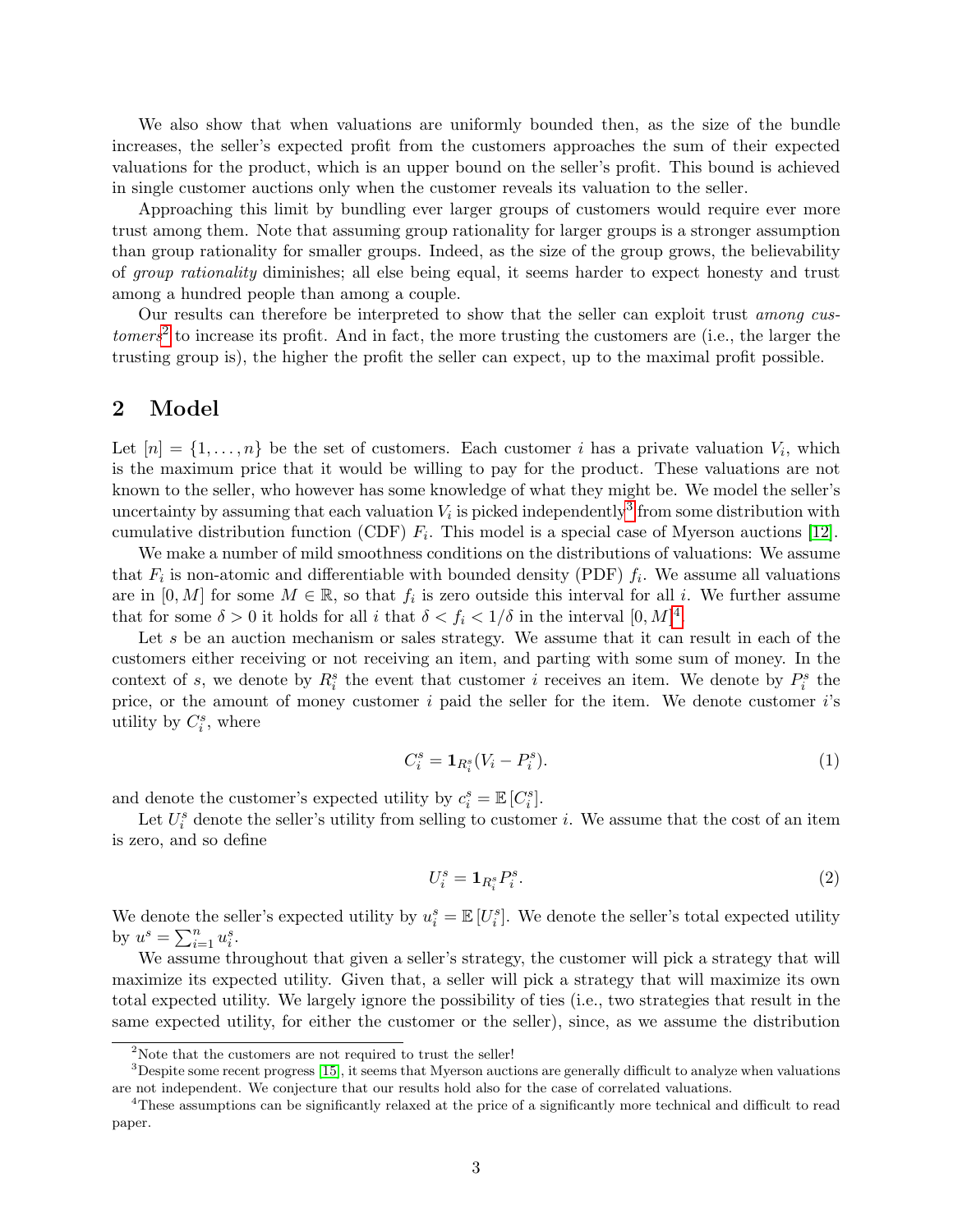of the valuations is non-atomic, it will be the case for the strategies that we consider that ties will occur with probability zero.

## 2.1 Sales strategies

#### <span id="page-3-0"></span>2.1.1 Single customer one time offer

We assume that the seller wishes to maximize the sum of the expected revenues it extracts from the customers. A possible strategy would be to give each customer i a one time offer to buy the product at price  $p_i$ . Myerson [\[12\]](#page-10-0) shows that this sales strategy, of all the truthful strategies, maximizes the profit of the seller, for the appropriate choice of  $p_i$ .

The customer's utility in this case is  $C_i = (V_i - p_i) \mathbf{1}_{R_i}$ . Therefore, assuming the customer wishes to maximize its utility, it would buy iff  $V_i \ge p_i$  (or equivalently  $V_i > p_i$ , since  $\mathbb{P}[V_i = p_i] = 0$ ). Hence  $R_i = \mathbf{1}_{V_i \geq p_i}$ , the gain by the seller is  $P_i = p_i \mathbf{1}_{R_i}$ , and the seller's expected utility is

$$
u_i(p_i) = \mathbb{E}[P_i] = p_i \cdot \mathbb{P}[V_i \ge p_i] + 0 \cdot \mathbb{P}[V_i < p_i] = p_i(1 - F_i(p_i)),\tag{3}
$$

with

$$
u'_{i}(p_{i}) = \frac{du_{i}(p_{i})}{dp_{i}} = 1 - F_{i}(p_{i}) - p_{i}f_{i}(p_{i}).
$$
\n(4)

If we assume that  $F_i$  is non-atomic, differentiable and only supported on  $[0, M]$ , then  $u_i(p_i)$  is continuous and differentiable and must have a maximum in  $[0, M]$ . By solving  $u'_{i}(p_{i}) = 0$  we can show that any  $p_i$  which maximizes  $u_i$  satisfies

$$
p_i = \frac{1 - F_i(p_i)}{f_i(p_i)}.
$$
\n(5)

Furthermore, under these assumptions  $u_i(0) = u_i(M) = 0$ , whereas clearly  $u_i$  is positive for some  $0 < p_i < M$ . Hence this maximum does not occur at 0 or M.

#### 2.1.2 Bundling customers

We next consider the strategy of bundling the customers. Let  $[n] = \{1, \ldots, n\}$  be a set of customers. The bundling strategy here is parametrized by a vector of single item prices  $\bar{a} = (a_1, \ldots, a_n)$  and the bundle price b.

The *n* customers are given the option to buy a bundle of *n* items (i.e., each gets an item) for the total price of b. Additionally, each customer i may buy a single item for the price of  $a_i$ .

We assume *group rationality*, so that the customers choose to buy the bundle *if the cost can* be shared in a way that is profitable for all. That is, the customers buy the bundle if there exist  $(P_1, \ldots, P_n)$  such that the following holds:

- 1.  $\sum_i P_i = b$ .
- 2.  $P_i \leq V_i$  for all  $i \in [n]$ . That is, each customer's utility for buying the bundle is positive, or better than the utility for not buying.
- 3.  $P_i \leq a_i$  for all  $i \in [n]$ . That is, each customer's utility for buying the bundle is better than the utility for buying individually.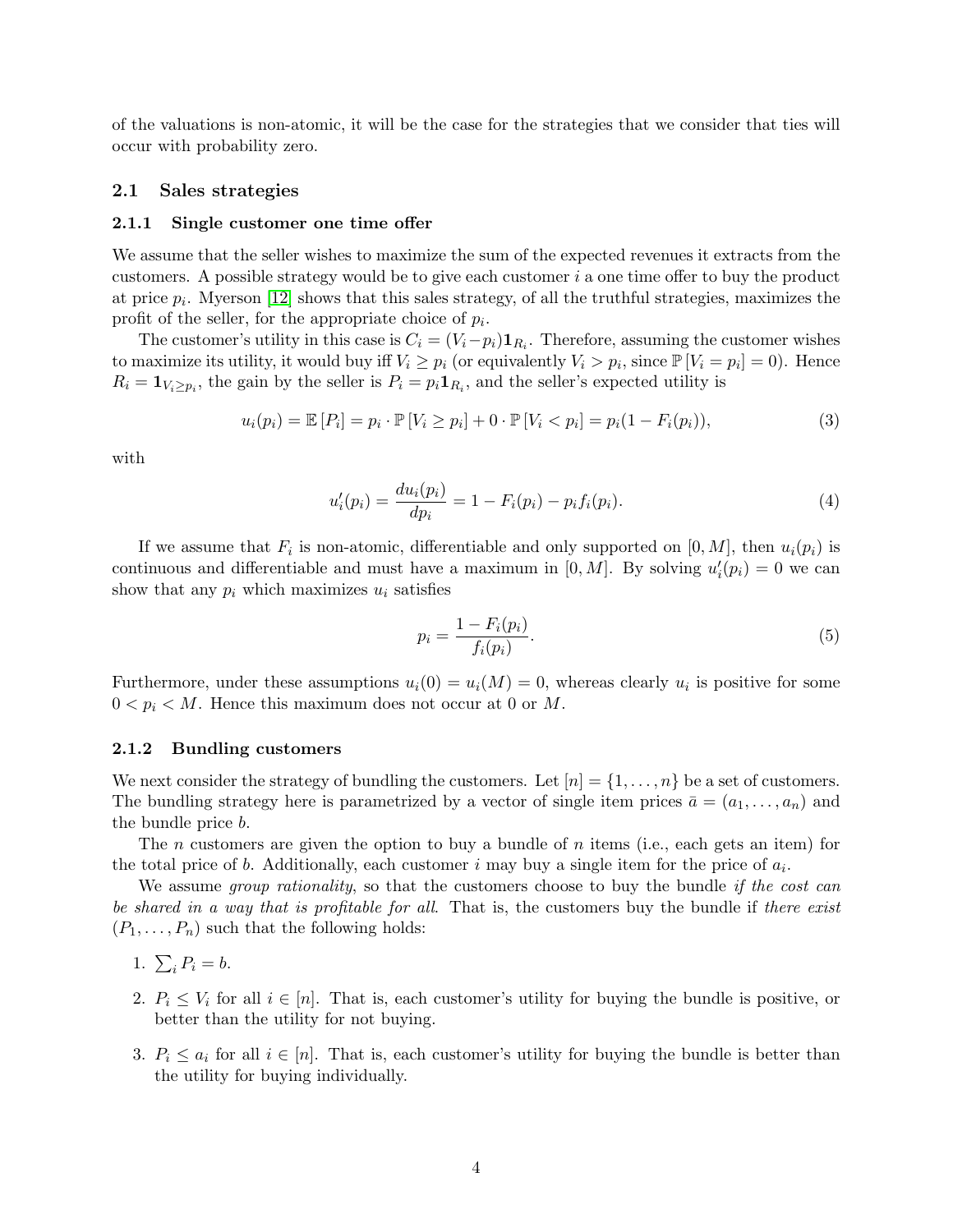Hence, we assume that if the cost of the bundle can be shared in a way that, for each customer, improves the utility over the other alternatives, then the customers will find a way to share the cost and will choose to buy the bundle. When this is not the case then each customer  $i$ , independently, decides to either buy or to buy, depending on whether  $a_i \leq V_i$ , as in the single customer case. Formally,  $R_i = 1$  iff the condition above holds or  $a_i \leq V_i$ . Note that " $\leq$ " can be replaced by " $\lt$ " throughout, since ties occur with probability zero.

Note that when the conditions above apply - i.e., accepting the bundle is group rational for some prices  $\{P_i\}$  - then accepting the offer and paying  $P_i$  is a Nash Equilibrium: it is better for customer i to accept the offer for  $P_i$  rather than shop alone, since then it would have to pay more.

# 3 Results

#### <span id="page-4-0"></span>3.1 Smoothness and boundedness conditions

We make the following assumptions on the distribution of customer valuations  $V_i$ . Recall that we denote by  $F_i$  and  $f_i$  the CDF and PDF of the distribution of  $V_i$ .

- 1. Customers valuations are independent and non-atomic.
- 2. There exists  $M > 0$  such that, for all i,  $V_i$  is in  $[0, M]$ .
- 3. The distribution of  $V_i$  has a density (PDF)  $f_i$ .
- 4. There exists  $0 < \delta < 1$  such that, for all  $i, \delta < f_i(p) < 1/\delta$  for  $p \in [0, M]$ .

#### 3.2 Theorem statements

In the statement of the following theorem we mark quantities related to the single customer strategy by s, and quantities related to the bundling strategy by b. E.g.,  $U_i^s$  is the seller's utility from customer *i* using the single customer strategy, and  $u_i^b$  is the seller's expected utility from customer i using the pair bundling strategy.

<span id="page-4-1"></span>**Theorem 3.1.** Let  $\{1, 2\}$  be a pair of customers with valuation distributions satisfying the smoothness and boundedness conditions in [3.1.](#page-4-0) Let

$$
u^{s}(p_1, p_2) = u_1^{s}(p_1) + u_2^{s}(p_2)
$$

be the seller's total expected utility when using the single customer strategy with prices  $p_1$  and  $p_2$ . Let

$$
u^{b}(a_1, a_2, b) = u_1^{b}(a_1, a_2, b) + u_2^{b}(a_1, a_2, b)
$$

be the seller's total expected utility when using the pair bundling strategy with prices  $a_1$ ,  $a_2$  and b. Then

$$
\max_{a_1, a_2, b} u^b(a_1, a_2, b) > \max_{p_1, p_2} u^s(p_1, p_2). \tag{6}
$$

That is, the best bundling strategy is strictly better than the best single customer strategy.

The next theorem shows that when valuations are bounded then, as the size of the bundle grows, the expected utility of the seller from the customers approaches the sum of their expected valuations.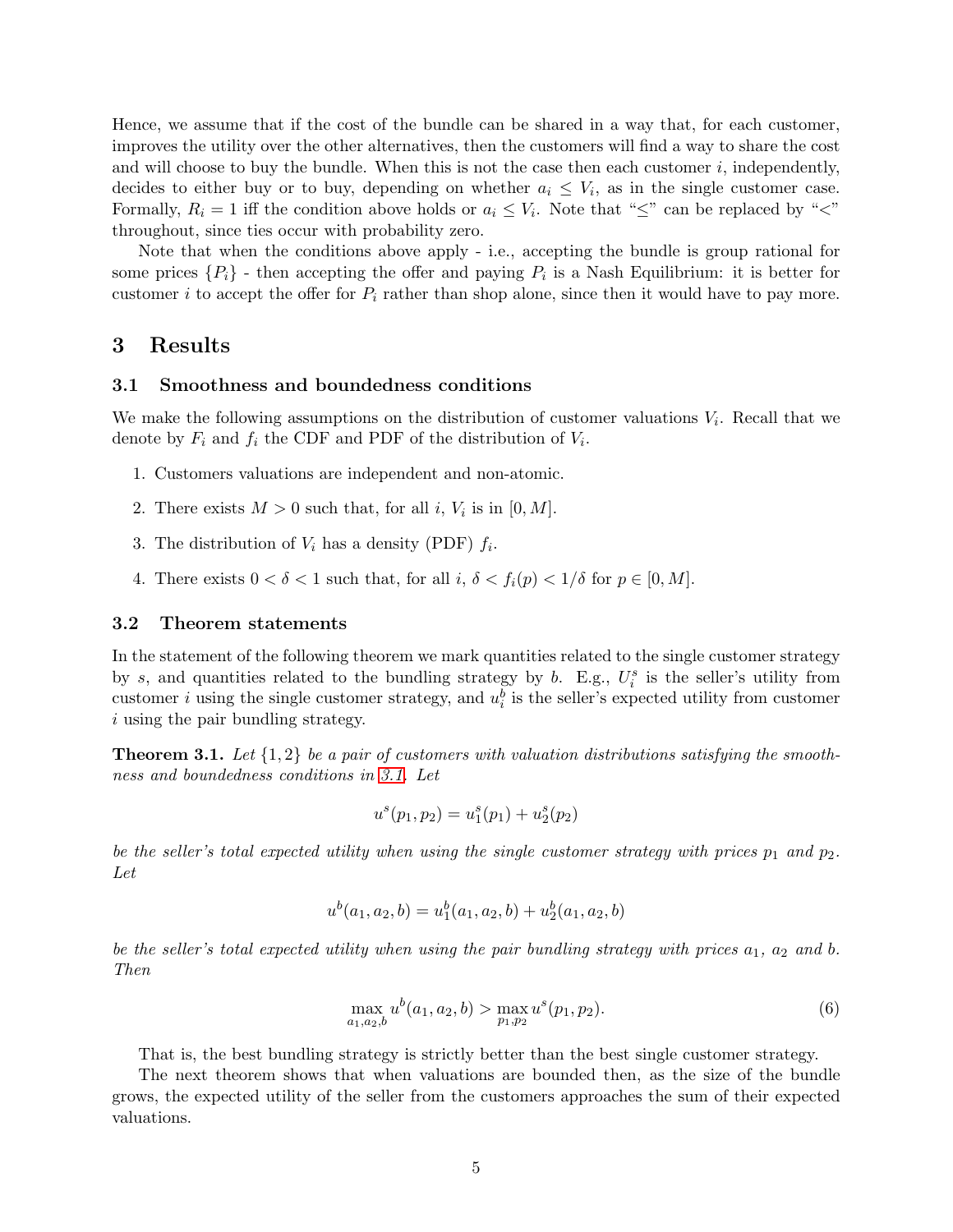<span id="page-5-2"></span>**Theorem 3.2.** Consider a set of n customers with valuation distributions satisfying the smoothness and boundedness conditions in [3.1.](#page-4-0)

Let  $\mu_i = \mathbb{E}[V_i]$  be customer i's expected valuation, and let  $\mu = \sum_{i=1}^n \mu_i$  be the sum of the customers' expected valuations. Let

$$
u^{n}(\bar{a},b) = \sum_{i=1}^{n} u_{i}^{b}(\bar{a},b)
$$

be the seller's total expected utility when bundling all n customers with prices  $\bar{a} = (a_1, \ldots, a_n)$  and b.

Then the seller's total expected utility satisfies

$$
\max_{\bar{a},b} u^n(\bar{a},b) \ge \left(1 - \frac{4}{\delta} \sqrt{\frac{\log n}{n}} - O\left(\frac{1}{n}\right)\right) \mu \tag{7}
$$

Note that since a customer will never pay more than its valuation then

$$
\max_{\bar{a},b} u^n(\bar{a},b) \le \mu.
$$

# 4 Proofs

*Proof of Theorem [3.1.](#page-4-1)* Let  $(p_1, p_2)$  be the prices that maximize the seller's total expected utility for the single customer strategy. We will prove the theorem by showing that there exists  $\epsilon > 0$  such that

$$
u^{b}(p_{1}+\epsilon, p_{1}, p_{1}+p_{2}) > u^{s}(p_{1}, p_{2}). \qquad (8)
$$

Note that since  $p_1$  is optimal for the single customer strategy, then

$$
\frac{\partial u^s(p_1, p_1)}{\partial p_1} = \frac{du_1^s(p_1)}{dp_1} = 0.
$$

Hence there exist a constant  $C_1$  such that for all  $\epsilon$  small enough it holds that

$$
u^{s}(p_{1} + \epsilon, p_{2}) > u^{s}(p_{1}, p_{2}) - C_{1}\epsilon^{2}.
$$
\n(9)

Let  $B$  denote the event that the customers buy the bundle. Recall that in the bundling strategy with prices  $(p_1 + \epsilon, p_2, p_1 + p_2)$  B occurs if and only if there exist  $P_1$  and  $P_2$  such that

<span id="page-5-1"></span><span id="page-5-0"></span>
$$
P_1 + P_2 = p_1 + p_2,
$$
  
\n
$$
V_1 \ge P_1,
$$
  
\n
$$
V_2 \ge P_2,
$$
  
\n
$$
P_1 \le p_1 + \epsilon,
$$
  
\n
$$
P_2 \le p_2.
$$
  
\n(10)

Using Eq. [\(10\)](#page-5-0) we can substitute  $P_2 = p_1 + p_2 - P_1$  and arrive at the following equivalent condition:  $B$  occurs if and only if there exists a  $P_1$  such that

$$
p_2 - V_2 \le P_1 - p_1 \le V_1 - p_1,
$$
  

$$
0 \le P_1 - p_1 \le \epsilon.
$$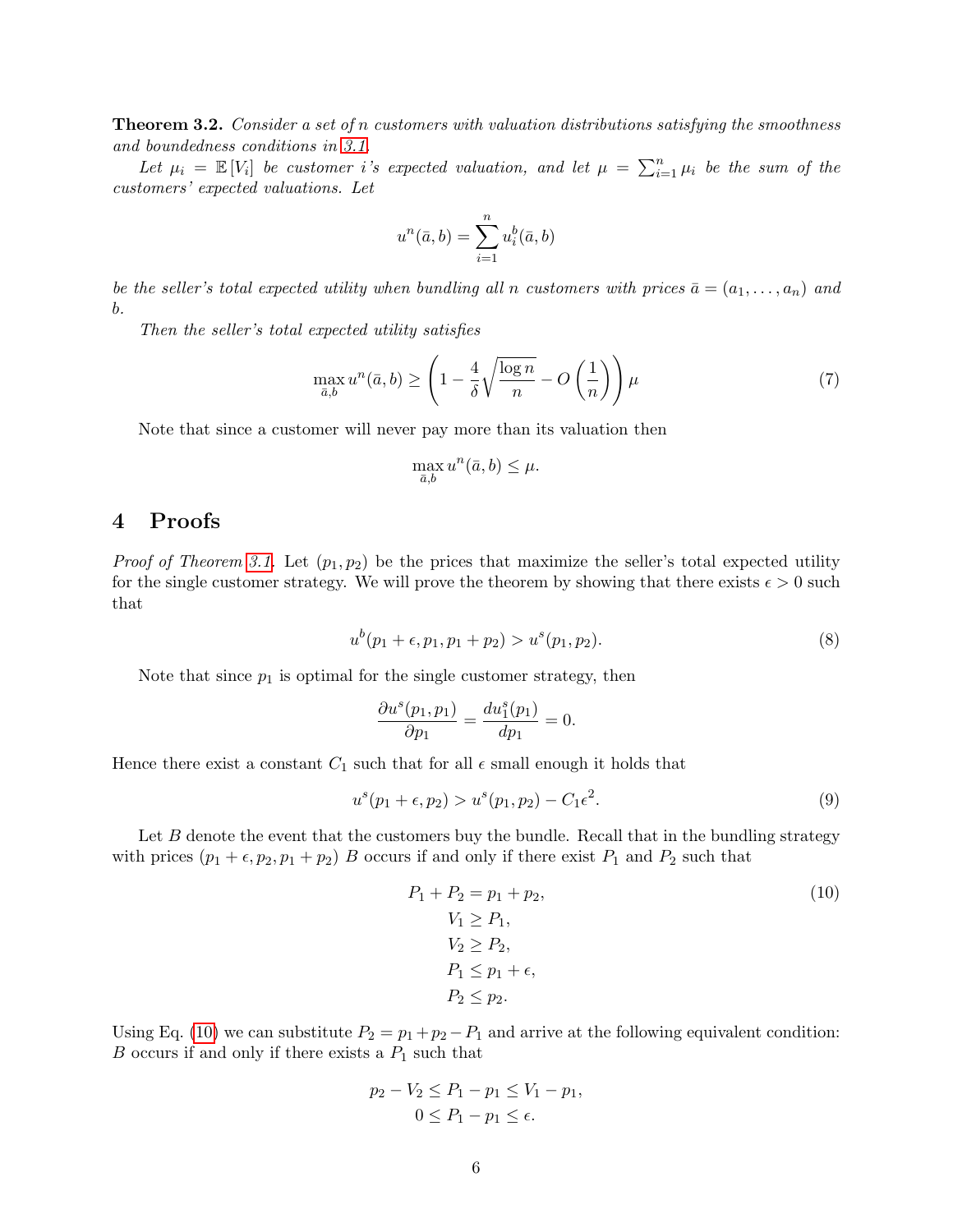In this form it is apparent that B occurs if and only if

$$
V_1 + V_2 \ge p_1 + p_2,
$$
  
\n
$$
V_1 \ge p_1,
$$
  
\n
$$
V_2 \ge p_2 - \epsilon.
$$

We now partition our probability space into the disjoint events  $\{A_1^{\epsilon}, A_2^{\epsilon}, A_3^{\epsilon}, A_4^{\epsilon}, A_5^{\epsilon}\}\$  (see Fig. [1\)](#page-6-0), where the  $\epsilon$  in the superscripts denotes the fact that these events depend on  $\epsilon$ . We compare  $U^s = U^s(p_1, p_2)$  and  $U^b = U^b(p_1 + \epsilon, p_2, p_1 + p_2)$  in each event.



<span id="page-6-0"></span>Figure 1: Disjoint union of  $\mathbb{R}^{+2}$  into  $\{A_i^{\epsilon}\}_{i=1}^{5}$ .

1. Let  $A_1^{\epsilon}$  be the event that  $(V_1, V_2) \in [p_1, \infty) \times [p_2, \infty)$ . Then in  $A_1$ , in the single customer strategy both customers buy an item for a total of  $p_1 + p_2$ , and in the bundling strategy the customers buy the bundle for  $p_1 + p_2$ . Hence

<span id="page-6-1"></span> $U^s {\bf 1}_{A_1^{\epsilon}} = U^b {\bf 1}_{A_1^{\epsilon}}$ 

and

$$
\mathbb{E}\left[U^b \mathbf{1}_{A_1^{\epsilon}}\right] = \mathbb{E}\left[U^s \mathbf{1}_{A_1^{\epsilon}}\right].\tag{11}
$$

2. Let  $A_2^{\epsilon}$  be the event that  $(V_1, V_2) \in [0, \infty) \times [0, p_2 - \epsilon)$ . In this region the bundle is not bought, and neither does customer 2 buy an item on their own, in either strategies. Hence in this region customer 1 buys the item iff  $V_1 \geq p_1 + \epsilon$  in the bundling strategy. Since  $V_1$  and  $V_2$  are independent then the (expected) utility for the seller in the bundling strategy is identical to what it would be when offering a single item to customer 1 for  $p_1 + \epsilon$ . Since, by Eq. [\(9\)](#page-5-1), this expected utility is maximized when the price is  $p_1$  (as is done in the single item strategy), then

<span id="page-6-2"></span>
$$
\mathbb{E}\left[U^b\Big|A_2^{\epsilon}\right] \ge \mathbb{E}\left[U^s|A_2^{\epsilon}\right] - C_1\epsilon^2.
$$
\n
$$
\mathbb{E}\left[U^b\mathbf{1}_{A_2^{\epsilon}}\right] \ge \mathbb{E}\left[U^s\mathbf{1}_{A_2^{\epsilon}}\right] - C_1\epsilon^2 \mathbb{P}\left[A_2^{\epsilon}\right].
$$
\n(12)

and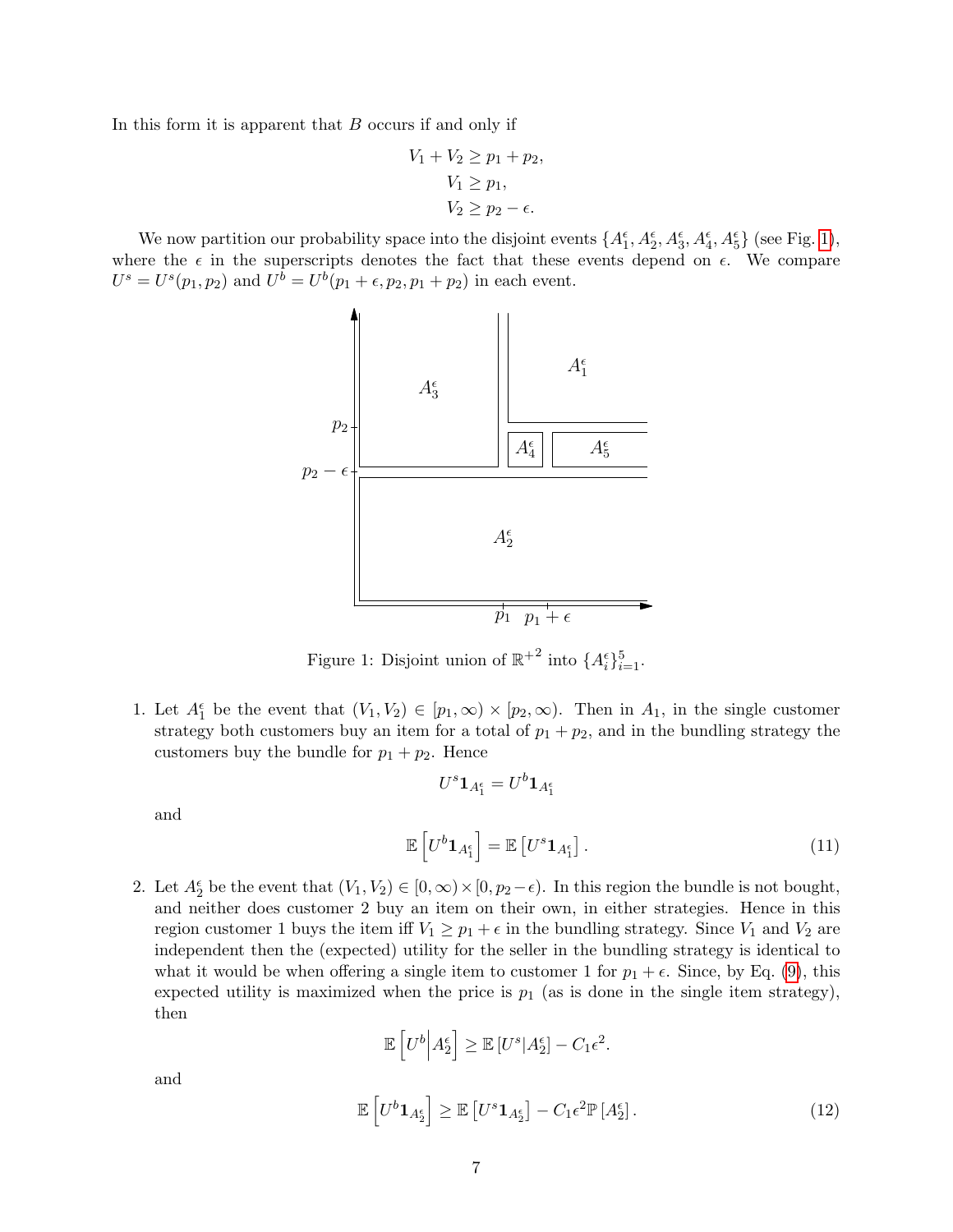3. Let  $A_3^{\epsilon}$  be the event that  $(V_1, V_2) \in [0, p_1) \times [p_2 - \epsilon, \infty)$ . In this region the bundle is not bought, and neither does customer 1 buy an item on their own, in either strategies. Customer 2, however, buys in both strategies. Therefore the seller's utility is identical in this region:

<span id="page-7-0"></span> $U^s {\bf 1}_{A_3^{\epsilon}} = U^b {\bf 1}_{A_3^{\epsilon}}$ 

and

$$
\mathbb{E}\left[U^b \mathbf{1}_{A_3^{\epsilon}}\right] = \mathbb{E}\left[U^s \mathbf{1}_{A_3^{\epsilon}}\right].\tag{13}
$$

4. Let  $A_4^{\epsilon}$  be the event that  $(V_1, V_2) \in [p_1, p_1 + \epsilon) \times [p_2 - \epsilon, p_2)$ . In this case we note that

$$
\mathbb{E}\left[U^b\mathbf{1}_{A_4^{\epsilon}}\right] = \mathbb{E}\left[U^b\Big|A_4^{\epsilon}\right]\mathbb{P}\left[A_4^{\epsilon}\right],
$$

and

$$
\mathbb{E}\left[U^s\mathbf{1}_{A_4^{\epsilon}}\right] = \mathbb{E}\left[U^s|A_4^{\epsilon}\right]\mathbb{P}\left[A_4^{\epsilon}\right].
$$

Now, since we assumed that the distribution of  $(V_1, V_2)$  is non-atomic and since both  $U^b$  and  $U^s$  are bounded then there exists a constant C such that for  $\epsilon$  small enough it holds that  $\mathbb{P}[A_4^{\epsilon}] < C\epsilon^2$ , and so there exists a constant  $C_2$  such that

$$
\mathbb{E}\left[U^b \mathbf{1}_{A_4^{\epsilon}}\right] \ge \mathbb{E}\left[U^s \mathbf{1}_{A_4^{\epsilon}}\right] - C_2 \epsilon^2 \tag{14}
$$

for  $\epsilon$  small enough.

5. Finally, let  $A_5^{\epsilon}$  be the event that  $(V_1, V_2) \in [p_1 + \epsilon, \infty) \times [p_2 - \epsilon, p_2)$ . Here in the single customer strategy customer 1 buys an item for  $p_1$  and customer 2 does not buy. In the bundling strategy the customers purchase a bundle for  $p_1 + p_2$ . Hence

<span id="page-7-1"></span>
$$
\mathbb{E}\left[U^s\mathbf{1}_{A_5^{\epsilon}}\right] = p_1 \mathbb{P}\left[A_5^{\epsilon}\right]
$$

and

$$
\mathbb{E}\left[U^b\mathbf{1}_{A_5^{\epsilon}}\right]=(p_1+p_2)\mathbb{P}\left[A_5^{\epsilon}\right].
$$

Since the distribution of  $(V_1, V_2)$  is supported on  $[0, M]^2$ , and since  $p_2 > 0$  (see note at the end of Section [2.1.1\)](#page-3-0), then there exists a constant  $C_3$  such that for  $\epsilon$  small enough  $\mathbb{P}[A_5^{\epsilon}] > C_3 \epsilon$ . Hence

$$
\mathbb{E}\left[U^b \mathbf{1}_{A_5^{\epsilon}}\right] \ge \mathbb{E}\left[U^s \mathbf{1}_{A_5^{\epsilon}}\right] + p_2 C_3 \epsilon. \tag{15}
$$

for  $\epsilon$  small enough.

Since the events  $\{A_i^{\epsilon}\}\$ are disjoint and since  $\mathbb{P}[\cup_i A_i] = 1$  then

$$
u^{b} = \mathbb{E}\left[U^{b}\right] = \sum_{i=1}^{5} \mathbb{E}\left[U^{b}\mathbf{1}_{A_{i}^{\epsilon}}\right],
$$

with a similar expression for  $u^s$ . Therefore, as a conclusion of Eqs. [\(11\)](#page-6-1), [\(12\)](#page-6-2), [\(13\)](#page-7-0), [\(14\)](#page-7-1) and [\(15\)](#page-7-2) we have that for  $\epsilon$  small enough

$$
u^{b}(p_1 + \epsilon, p_2, p_1 + p_2) \ge u^{s}(p_1, p_2) - (C_1 \mathbb{P}[A_2^{\epsilon}] + C_2)\epsilon^2 + p_2 C_3 \epsilon,
$$

and therefore for  $\epsilon$  small enough

$$
u^{b}(p_{1}+\epsilon, p_{2}, p_{1}+p_{2}) > u^{s}(p_{1}, p_{2}).
$$

<span id="page-7-2"></span> $\Box$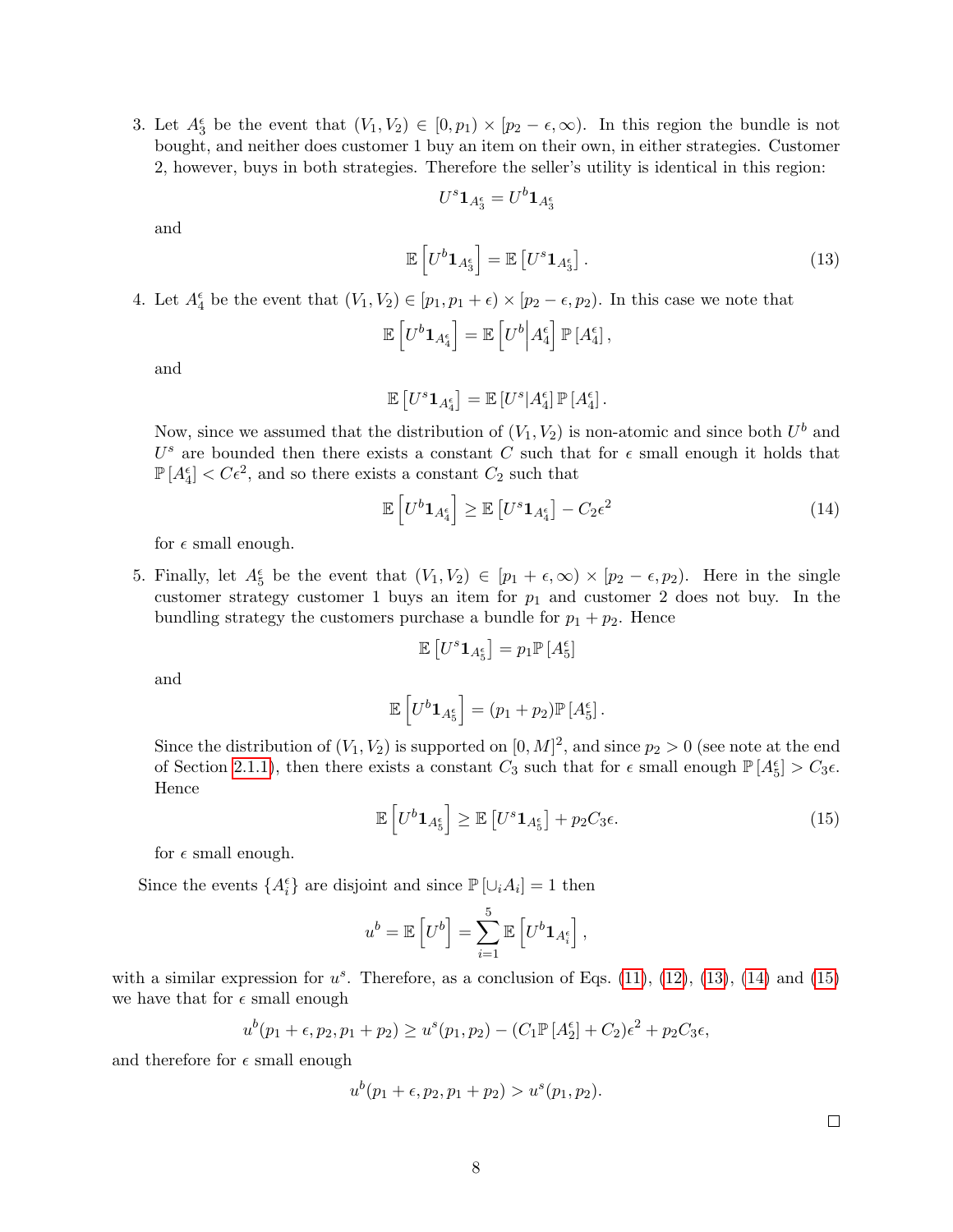*Proof of Theorem [3.2.](#page-5-2)* Consider the bundling strategy with individual prices  $a_i = \infty$  for all  $i \in [n]$ (i.e., no single item sales) and  $b = \mu - 2M\sqrt{n \log n}$ . In this case the customers will either buy the bundle if its cost is less than the sum of their valuations, and buy nothing at all otherwise. Denote the sum of their valuations by  $V = \sum_{i=1}^{n} V_i$ .

Since  $V_i \in [0, M]$  then  $\mathbb{E}\left[V_i^2\right] \leq \overline{M^2}$ . Hence by a version of Bernstein's inequality  $[5]^5$  $[5]^5$  $[5]^5$  we have that,

$$
\mathbb{P}\left[V < b\right] \le \exp\left(-\frac{4M^2n\log n}{2M^2n + 2M^2\sqrt{n\log n}/3}\right)
$$

and hence

$$
\mathbb{P}\left[ V
$$

Since the customers buy the bundle when  $V \geq b$  then the seller's expected utility equals  $\mathbb{P}[V \ge b]$  b and it holds that

$$
\mathbb{P}\left[V \ge b\right]b \ge \left(1 - \frac{1}{n}\right)\left(\mu - 2M\sqrt{n\log n}\right).
$$

Since  $f_i > \delta$  in the interval  $[0, M]$  then  $\mathbb{E}[V_i] > M\delta/2$  and  $\mu > nM\delta/2$ , and so it holds that

$$
\mathbb{P}\left[V \ge b\right]b \ge \left(1 - \frac{1}{n}\right)\left(1 - \frac{4}{\delta}\sqrt{\frac{\log n}{n}}\right)\mu
$$

$$
\ge \left(1 - \frac{4}{\delta}\sqrt{\frac{\log n}{n}} - O\left(\frac{1}{n}\right)\right)\mu,
$$

where the second inequality follows from the fact that  $\mu \geq n\epsilon$ .

Since the optimal strategy yields at least as much utility to the seller as this one, then

$$
\max_{\bar{a},b} u(\bar{a},b) \ge \left(1 - \frac{4}{\delta} \sqrt{\frac{\log n}{n}} - O\left(\frac{1}{n}\right)\right) \mu.
$$

 $\Box$ 

# 5 Conclusion

We showed how sellers may maximize profits by offering bundles of items to rational groups of customers. Our work suggest a number of future research directions we wish to mention.

$$
\mathbb{P}\left[\sum_{i} X_{i} > t\right] \leq \exp\left(-\frac{t^{2}/2}{\sum_{i} \mathbb{E}\left[X_{i}^{2}\right] + Mt/3}\right).
$$

<span id="page-8-0"></span><sup>&</sup>lt;sup>5</sup>We use the following version of Bernstein's inequality: Let  $X_1, \ldots, X_n$  be independent random variables such that  $\mathbb{E}[X_i] = 0$  and  $|X_i| < M$  for all i. Then for any  $t > 0$  it holds that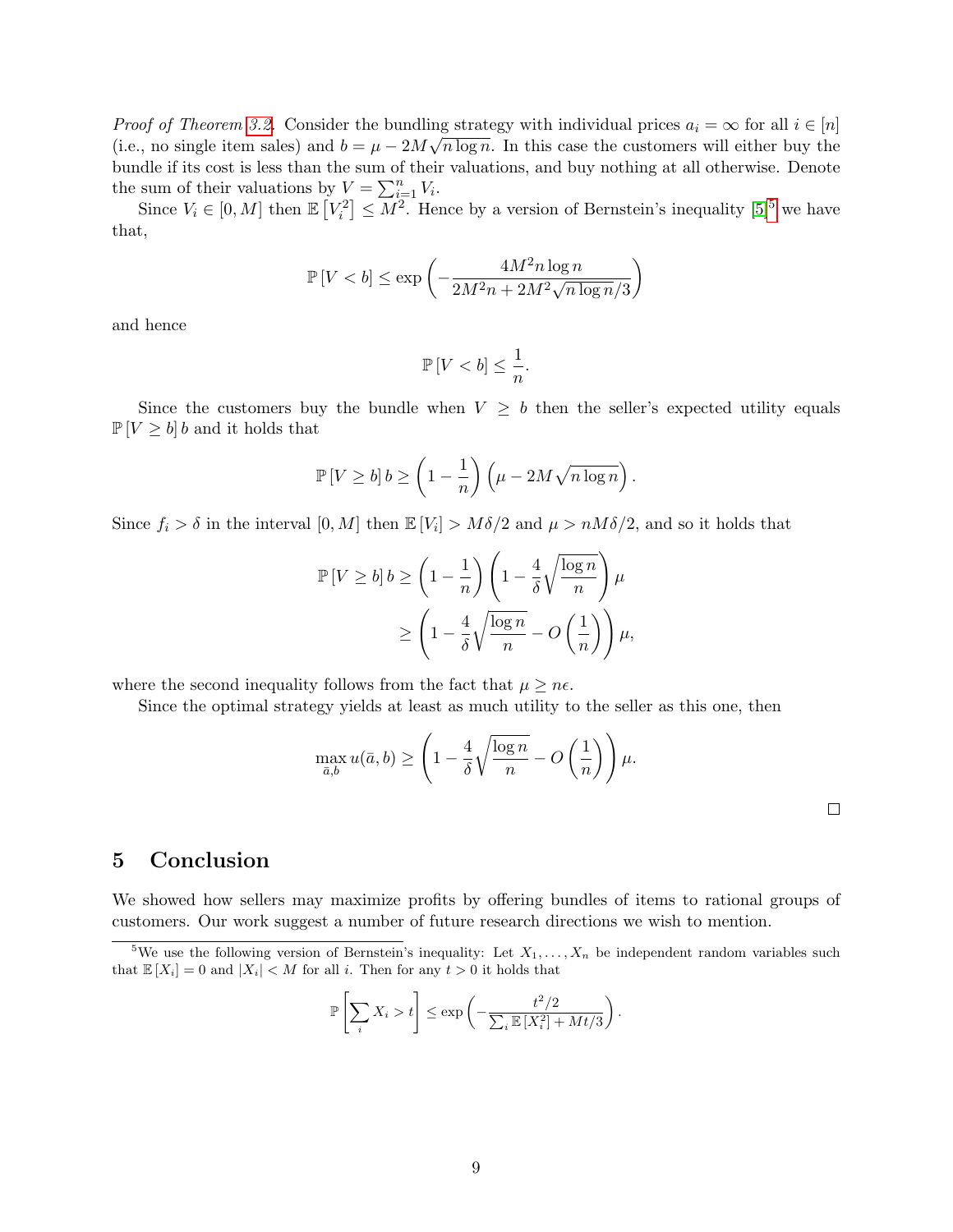## 5.1 Optimal auctions and optimal profit

Our results show that it suffices to bundle pairs of customers to increase profits under mild conditions, and that if the customers are bundled in large groups it is possible to extract profit which approaches the theoretical bound, as the group size increase. For example - assume that there are N individuals -  $N/2$  are paired into rational groups, another  $N/3$  are partitioned into rational groups of size 3, and the rest  $N/6$  are partitioned into rational groups of size 6. Assuming that all valuations are drawn i.i.d. from the same distribution  $F$  - what is the optimal auction and by how much is it better than the single item auction?

## 5.2 Overlapping Rational Groups and Social Networks

The problem presented in the previous subsection can be generalized further to a situation where an individual may belong to more than one rational group: for example an individual may belong to a family and to a small start-up company. The two groups are rational and are offered different bundles. Understanding the optimal auction in this setup and its relationship to the social network structure is, in our opinion, an interesting open problem.

# References

- <span id="page-9-1"></span>[1] W. Adams and W. Adams. The military-industrial complex: A market structure analysis. The American Economic Review, 62(1/2):279–287, 1972.
- <span id="page-9-3"></span>[2] W. Adams and J. Yellen. Commodity bundling and the burden of monopoly. The quarterly journal of economics, pages 475–498, 1976.
- <span id="page-9-0"></span>[3] M. Armstrong. Multiproduct nonlinear pricing. Econometrica: Journal of the Econometric Society, pages 51–75, 1996.
- <span id="page-9-6"></span>[4] R. Axelrod and W. Hamilton. The evolution of cooperation. Science, 211(4489):1390, 1981.
- <span id="page-9-10"></span>[5] S. Bernstein. On a modification of chebyshevs inequality and of the error formula of laplace. Original publication: Ann. Sci. Inst. Sav. Ukraine, Sect. Math, 1(3):1, 1924.
- <span id="page-9-7"></span>[6] S. Bowles. Group competition, reproductive leveling, and the evolution of human altruism. science, 314(5805):1569, 2006.
- <span id="page-9-9"></span>[7] E. Fehr and S. Gächter. Cooperation and punishment in public goods experiments. The American Economic Review, 90(4):980–994, 2000.
- <span id="page-9-2"></span>[8] T. Gowers. Elsevier - my part in its downfall. [http://gowers.wordpress.com/2012/01/21/](http://gowers.wordpress.com/2012/01/21/elsevier-my-part-in-its-downfall/) [elsevier-my-part-in-its-downfall/](http://gowers.wordpress.com/2012/01/21/elsevier-my-part-in-its-downfall/), January 2012.
- <span id="page-9-5"></span>[9] R. Holzman, N. Kfir-Dahav, D. Monderer, and M. Tennenholtz. Bundling equilibrium in combinatorial auctions. Games and Economic Behavior, 47(1):104–123, 2004.
- <span id="page-9-8"></span>[10] J. Kurland. Kin selection theory: a review and selective bibliography. Ethology and Sociobi $ology, 1(4):255-274, 1980.$
- <span id="page-9-4"></span>[11] R. McAfee, J. McMillan, and M. Whinston. Multiproduct monopoly, commodity bundling, and correlation of values. The Quarterly Journal of Economics, 104(2):371–383, 1989.